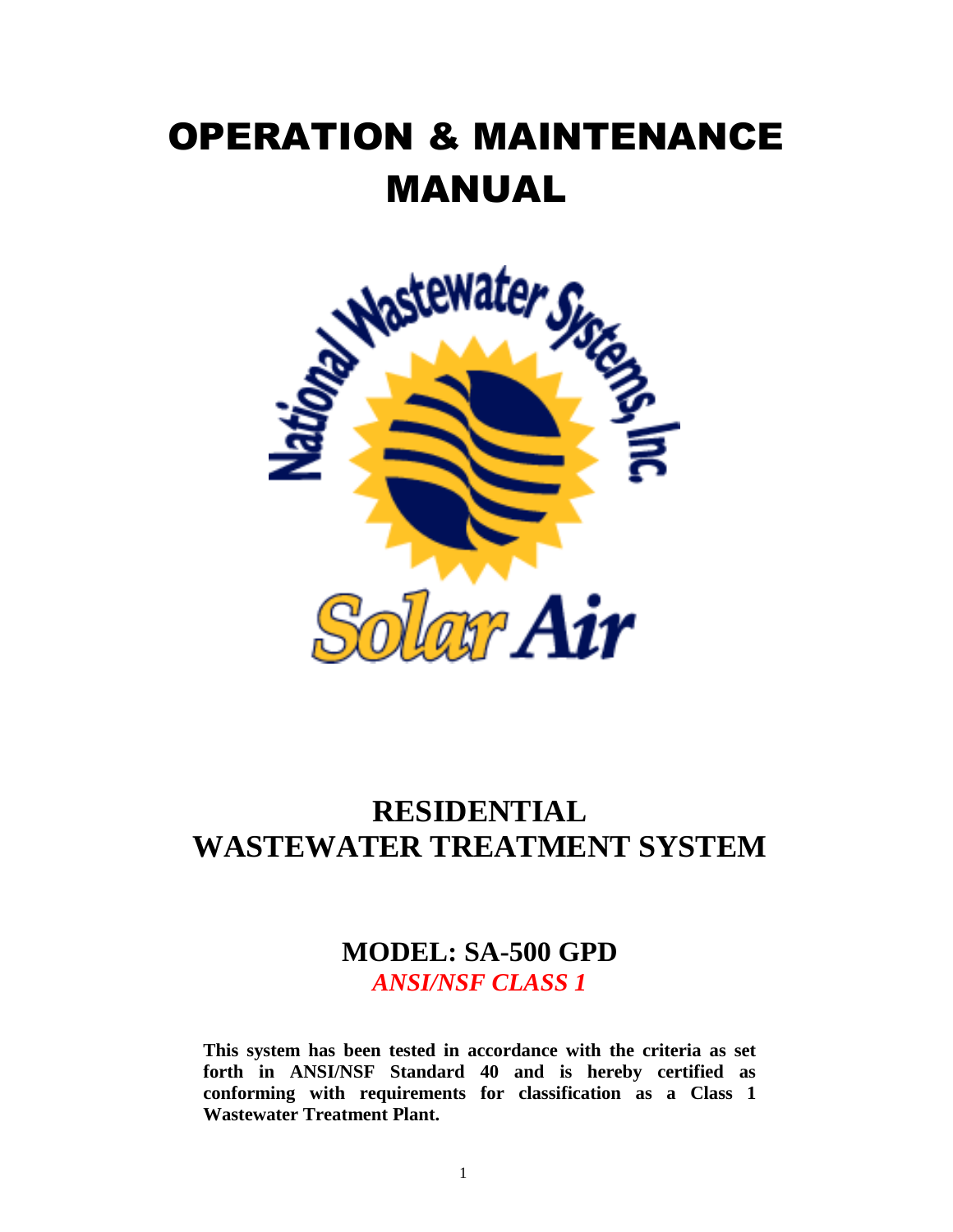## **Operation & Maintenance**

## **PROCESS DISCRIPTION:**

- The *SOLAR AIR* single family wastewater treatment plant is an extended aeration activated sludge process. This type of treatment depends primarily upon the use of air that is introduced to the wastewater from your home as soon as it enters the treatment unit. When air is introduced it promotes the growth of aerobic organisms that breakdown the organic solids in the wastewater producing inorganic and stable organic solids. The use of air is called aeration and this aeration provides dissolved oxygen, mixing of the wastewater and enough time for the organisms or bacteria to breakdown the organic solids that have entered the wastewater treatment plant.
- In the aeration chamber the wastewater should be brown in color. The liquid in this compartment is pneumatically mixed to keep the waste in suspension. As the wastewater leaves the aeration chamber it enters a quiet zone where no mixing occurs. The quiet zone is referred to as a clarifier.
- In the clarifier the solids separate from the liquid and settle to the bottom of the clarifier, that matter is called sludge. This sludge contains dissolved oxygen and this oxygen activates the bacteria it contains. This activated sludge is returned to the aeration chamber to be re-mixed. The sludge mixes with the incoming wastewater and this mixture of return sludge and wastewater is referred to as mixing liquor. This mixed liquor flows back into the clarifier, the solids separate and return again to the aeration chamber.
- The water that separates from the solids in the clarifier and flows out of the wastewater treatment plant is referred to as the effluent.
- Every *SOLAR AIR* sewer system has as part of its equipment packages a **control box** that is especially designed for operating and sensing failures of the system. This box should be located next to the blower above the tank and in a conspicuous area as to be seen daily. If the water level within the system rises five inches above the normal operating level the red light and a buzzer on the control box will go off simultaneously. In the same way the control box by means of a pressure switch and contactor, the alarm will be set off in the event of blower failure.
- It is **important** that the installer or maintenance provider has a sticker on the control box that gives the homeowners the proper information to enable him/her to contact you in the event that service is required.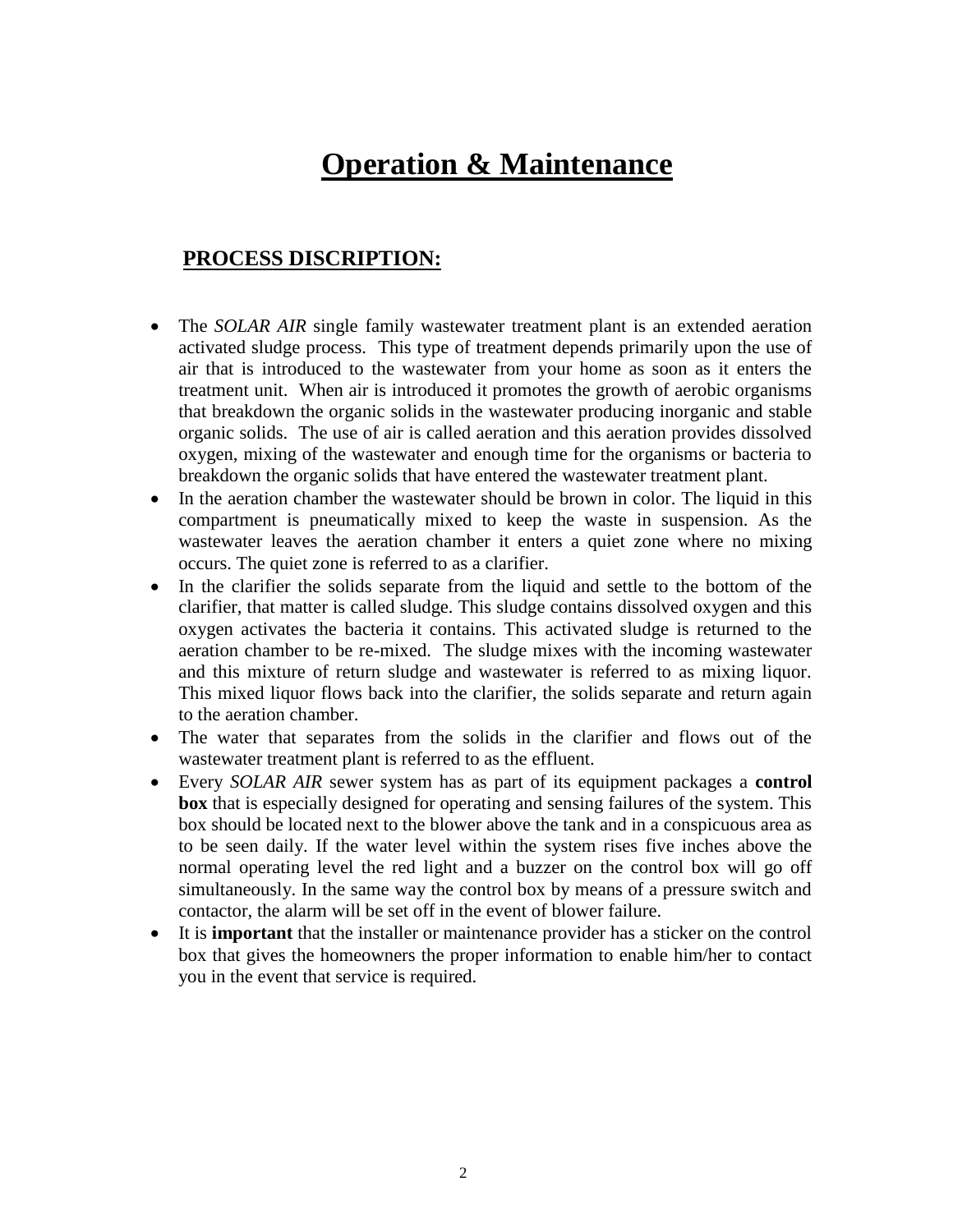## **PHYSICAL DESCRIPTION OF THE 500 GPD** *SOLAR AIR*

- The *SOLAR AIR* is a concrete three-compartment wastewater treatment system that was designed for residential or light commercial use. Each tank is reinforced with wire mesh and poured with no less than a 3000 psi. concrete mix. There are presently three sizes offered a 500, 1,000 and 1,500 gallon per day. Each of these systems is alike in the way they function, with larger tanks and blowers to accommodate the larger wastewater flows.
- The first compartment of the *SOLAR AIR* system is a built on **pretreatment** or (trash trap) which has a 353 gallons capacity. The 1000 & 1500gpd systems will have a slightly larger capacity, and will require a separate tank. This compartment receives the raw sewage from the source. This compartment will trap most nonbiodegradable waste from entering the aeration compartment. Heavier solids will settle to the bottom, while allowing lighter waste such as paper products, plastics, grease, cigarette butts etc. to float to the top. All of the solids, which will decompose in water together with the liquid waste, will then flow through a 4" T baffle into the aeration compartment.
- The second area that the wastewater goes into is called the **aeration compartment**. This compartment has a 565 gallons capacity. In this compartment air, which is supplied by a Thomas TA 0030-P Rotary compressor, located on top of the system under the concrete housing or against the building for better accessibility, is discharged into the contents of this compartment. This air will circulate or roll the contents with sufficient force to keep the solids in the aeration tank suspended in the liquid. Air is produced from the blower and is forced through a specially designed diffuser bar which creates small bubbles. As these small bubbles rise through the water in the aeration compartment it creates an oxygen rich environment that becomes a favorable environment for the growth of aerobic bacteria. These microscopic organisms digest the solids in the wastewater within a 24-hour period. This compartment has been sized at 565 gallons, more than adequate for the normal size home. The average sewage flow from an individual residence has been established to be 400 gallons per day.
- The final compartment that the wastewater enters is the **clarifier**. This compartment holds 186 gallons. When the contents of the aeration chamber enter the clarifier, the treated solids are no longer subjected to the rapid circulation of the aeration compartment. The solids then settle to the bottom and are returned to the aeration compartment by a slight vacuum created by the rolling action of the liquid in the aeration compartment. This vacuum causes the solids to flow through a 4" opening that runs along the bottom of the tank, between the clarifier and the aeration compartment wall, where they are further digested. Clear liquid is discharged from the clarifier through a 4" T baffle. The liquid is drawn from the bottom of the T baffle, which is approximately 18" below the surface. The clear liquid, discharging from the tank, contains sufficient dissolved oxygen to guarantee a stable effluent, suitable for discharge under acceptable conditions.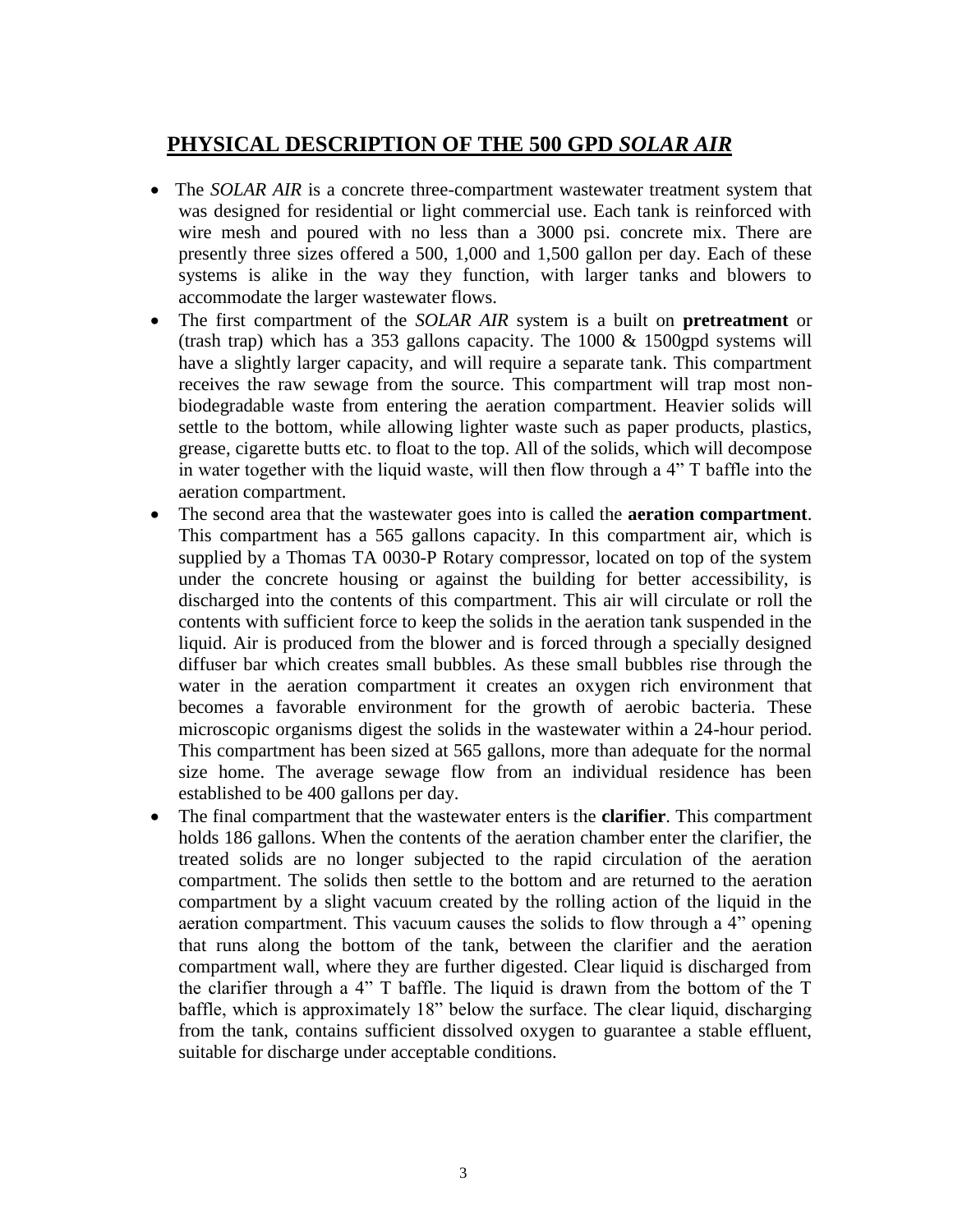## **Maintenance Schedule:**

- Every wastewater treatment system on the market needs periodic maintenance in order to maintain clear, odorless and environmentally safe effluent. The information to follow is not edged in stone. You will find that different installation and applications will dictate a sometimes-tailored maintenance schedule. For instance, we recommend the air filter on the blower to be washed every six months, however if the system is located on a dirt road it is likely that the filter will need to be washed more frequently. The same would hold true with pumping frequencies. A family of three will not need their systems solids removed as often as a family of five or six with three members being female. If the following maintenance schedule is used, along with some common sense and good judgement, you can save the homeowner money on costly repairs and downtime.
- **OWNERS'S KNOWLEDGE AND AWARNESS IS THE FIRST STEP TO ANY SUCCESSFUL MAINTENANCE PROGRAM!**

## **Solids Removal:**

 The entire system should be **pumped out every 3-4 years** by a licensed sewage hauler. In most cases there will not be a riser above the ground to access the pretreatment compartment, but there is an access cover that will have to be dug up. This is an important area to pump out, being that this is where most of the trash will be. The aeration compartment and clarifier can be pumped out from the riser under the blower or the access lid that divides the two compartments. Keep in mind that the sole purpose of your system is to break down all incoming biodegradable waste back to its original form (dirt). The excess waste will begin to build up over time and **must be** disposed of.

## **Blower & Filter maintenance:**

- **Air filter** on the blower should be **washed** with soap and water **every six months** or sooner if needed. Make sure the filter is completely dry before turning the blower back on.
- Neither the Linear nor the rotary blower require any oil or grease, however the blower is the heart of the unit and should be treated as such.
- It is important that the blower be kept in a dry place. Always consider heavy rains or low areas prone to flooding, being that the warranty does not cover water damage.
- **Keep ants away from the blower!** Damage to the blower due to ants **is not** covered under warranty. This should be explained to the homeowner. It would be a good idea to periodically apply some type of ant poison around the blower to insure some ant deterrence.
- Make sure to go over the "Home Owners Manuel" with the homeowner. Make sure you cover the Homeowner's Responsibilities, especially the part about what they should and shouldn't put into the system. This will eliminate many needless service calls.
- You must also familiarize the homeowner with the basic operating procedures of the control panel, blower and failure sensing devices. This information will save you needless service calls and phone calls in the future.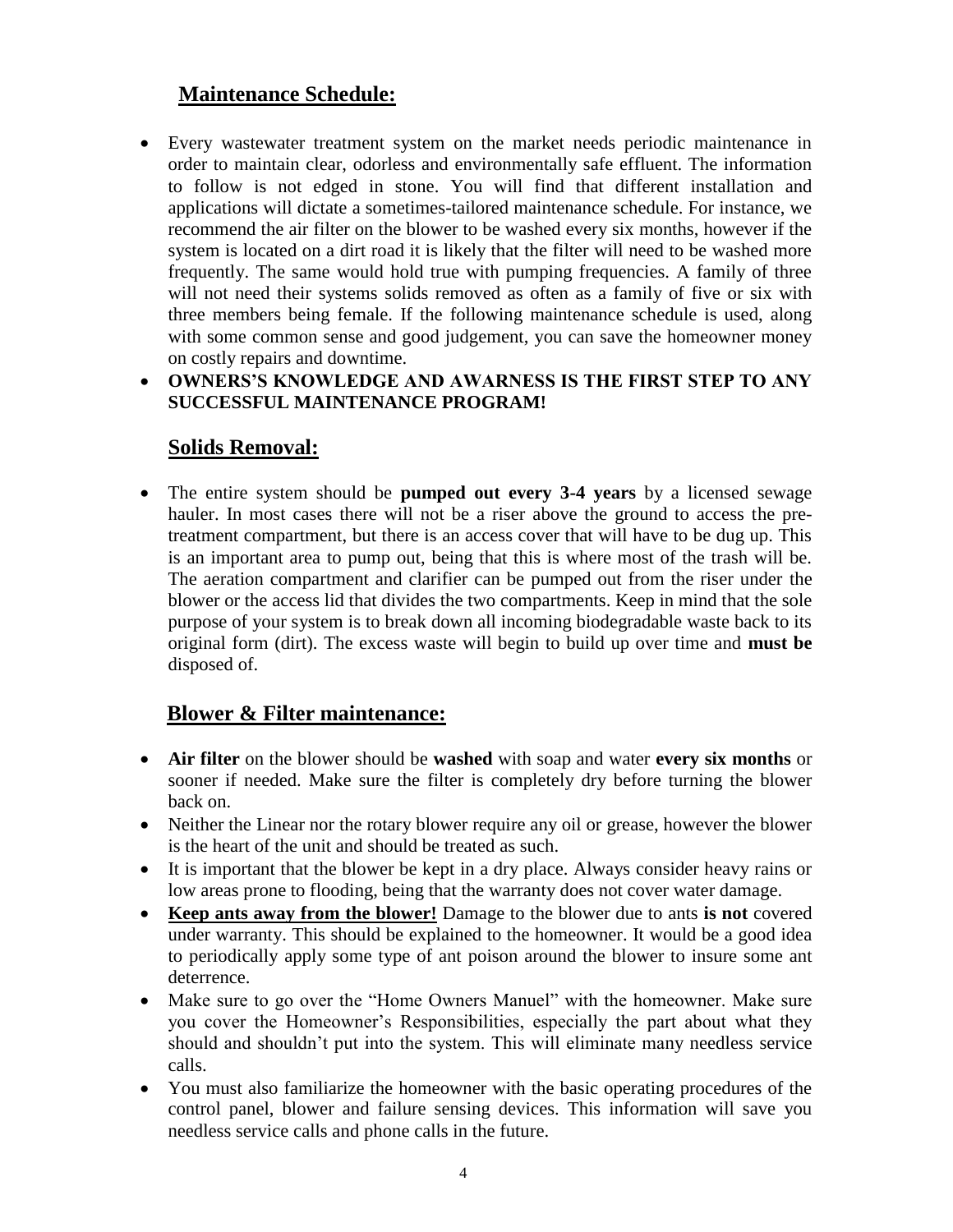### **Effluent Sampling:**

- Many states require periodic effluent sampling. In those states where chlorinating is not necessary you may want to make a simple sampling port out of a 4 inch cross. On the bottom of the cross you can glue an 8-inch piece of pipe which is capped on the bottom. Stub out of the tank with a 5-inch piece of pipe. Then glue the cross to this stub out with the 8 inch capped pipe facing straight down. Then you cut another piece of pipe whatever length is required to create a 4-inch access just above grade. You can then extend the effluent line on out from the cross to its final destination. (See Picture Below).
- Make sure to flush out the sampling port before taking a sample. This will insure that you get a more accurate effluent sample.
- No two wastewater treatment systems effluent will test out the same. There are many factors in normal household use that effects the end result of a system's effluent, However many of these factors have been taken into account while testing the *SOLAR AIR.* **Under proper, normal use,** *SOLAR AIR* **should meet the following effluent criteria as set forth by ANSI/NSF 40 for a Class 1 Wastewater Treatment System. CBOD equal to or less than 25, TSS equal to or less than 30.**

## **Failure Sensing**

#### **The audio/visual alarm activates when one or more of the following conditions occur:**

#### 1) *A high water condition tips the alarm float in the up position***.**

#### 2) *A low-pressure condition is detected due to:*

- a) No water or low water level in the aeration chamber
- b) A faulty compressor
- c) A break or leak in the airline
- d) A faulty pressure switch

#### 3) *No compressor power due to:*

a) Compressor on/off switch in the off position (the on/off switch also functions as an alarm test switch when switched to the off position).

b) A faulty power source tripped breaker, etc.

#### **If an alarm condition occurs, perform simple checks first.**

#### 1) *Is the compressor running?*

- **Yes** a) is the water level high enough to suspend the alarm float above the horizontal position? b) Is the water level in the aerator chamber high enough to provide backpressure on the airline? c) Is there a break or leak in the airline?
- **No** a) is the compressor on/off switch in the on position?
	- b) Is the compressor power source breaker tripped?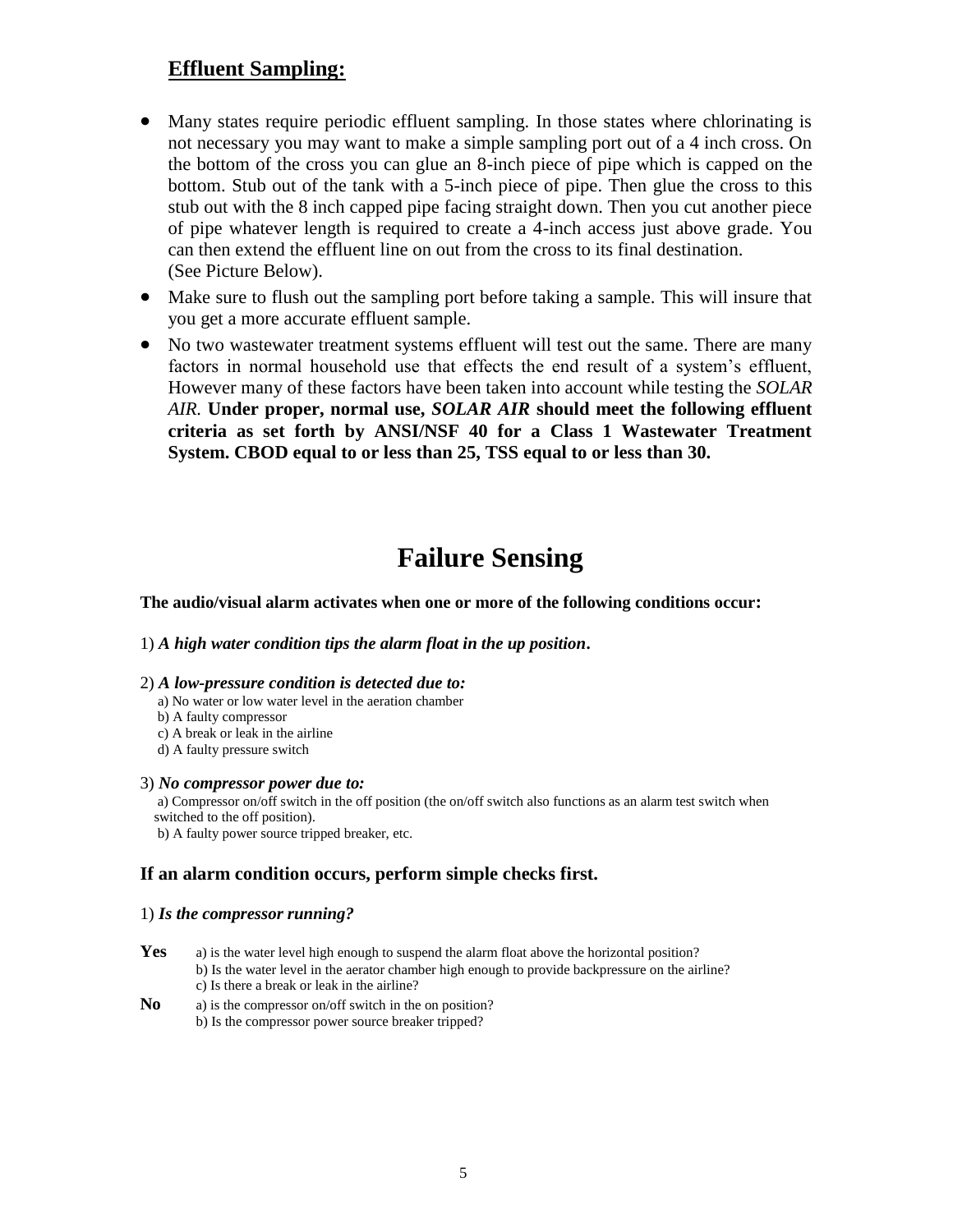|                | <b>MODEL</b><br>5078S<br>5080S<br>5100S<br>5120S | <b>MODEL</b><br>5150S<br>5200S | <b>MODEL</b><br>5078SE<br>5080SE<br>5100SE<br>5120SE | <b>MODEL</b><br>5150SE<br>5200SE |                            |                |
|----------------|--------------------------------------------------|--------------------------------|------------------------------------------------------|----------------------------------|----------------------------|----------------|
| Item<br>No.    | Part No.                                         | Part No.                       | Part No.                                             | Part No.                         | <b>Description</b>         | Qty.           |
|                | C51800                                           | C51802                         | C51800                                               | C51802                           | Diaphragm Assembly         | 2              |
| $\overline{2}$ | C52000                                           | C52700                         | C52000                                               | C52700                           | Head & Valve Assembly      | $\overline{2}$ |
| 3              | C56301                                           | C56302                         |                                                      |                                  | Air Cleaner                |                |
| 4              | C56002                                           | C56005                         |                                                      |                                  | <b>Filter Cover Gasket</b> |                |
| 5              | C53900                                           | C53903                         |                                                      |                                  | L-Tube                     | 2              |
| 6              | C50262                                           | C50263                         | C50262                                               | C50263                           | Protective Switch          |                |
| 7              | C53008                                           | C53009                         |                                                      |                                  | <b>Filter Cover</b>        |                |
| 9              | C50284                                           | C50285                         |                                                      |                                  | <b>Tank Gasket</b>         |                |

| SHUTTLE ASSEMBLY (ITEM 8) |          |      |  |  |  |  |
|---------------------------|----------|------|--|--|--|--|
| Model                     | Part No. | Qty. |  |  |  |  |
| 5078S, 5078SE             | C50272   |      |  |  |  |  |
| 5080S,5080SE              | C51600   |      |  |  |  |  |
| 5100S, 5100SE             | C51601   |      |  |  |  |  |
| 5120S, 5120SE             | C51602   |      |  |  |  |  |
| 5150S, 5150SE             | C51400   |      |  |  |  |  |
| 5200S, 5200SE             | C50265   |      |  |  |  |  |

| <b>REBUILD KITS</b><br>(KITS INCLUDE DIAPHRAGM ASSEMBLY<br>AND HEAD & VALVE ASSEMBLY)<br>(PART NOS. 1 & 2) |          |      |  |  |  |
|------------------------------------------------------------------------------------------------------------|----------|------|--|--|--|
| Model                                                                                                      | Part No. | Qty. |  |  |  |
| 5078S, 5078SE<br>5080S, 5080SE<br>5100S, 5100SE<br>5120S, 5120SE                                           | C50280   | 2    |  |  |  |
| 5150S, 5150SE<br>5200S, 5200SE                                                                             | C50281   | 2    |  |  |  |



personnel should perform repair service.

## Linear 5078-S Blower Parts List

**DRAWING & PARTS LIST** 

### **Maintenance:**

- Periodic maintenance is required on all linear pumps.
- The air filter/cleaner should be removed and cleaned with soap and water every 5-6 months or as needed.
- A rebuild kit should be installed after every 24 months of continuous operation.
- **KEEP ANTS AWAY FROM THE BLOWER**.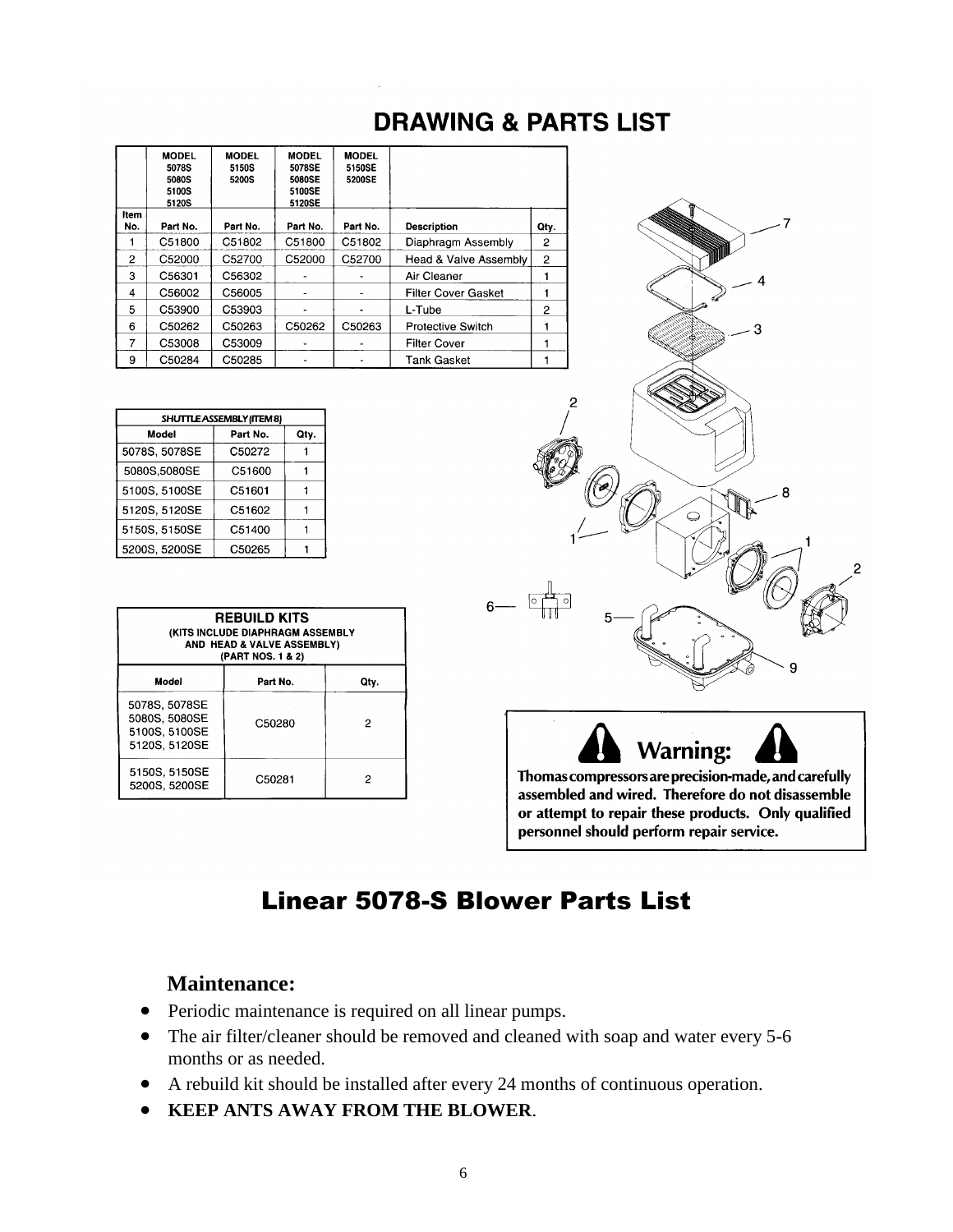## **INITIAL WARRANTY**

#### **MANUFACTURERS LIMITED WARRANTY**

NWSI warrants each wastewater treatment system to be free from defects in workmanship and materials from the date of installation for a period of no more than twenty-four (24) months. When properly installed and registered by the manufacturer or appointed representative, the manufacturers sole obligation under this warranty shall be as follows:

To repair or exchange any component, F.O.B. factory, that in the manufacturer' judgement is defective.

This warranty does not cover any system that has not been properly installed, been flooded by any external means, infested by ants, disassembled by any unauthorized person, anything other than normal household wastewater, or act of nature, this warranty applies only to the treatment system itself and does not include any of the purchasers plumbing, drainage and / or disposal system or house wiring.

The manufacturer is not nor claims responsibility for any delays or damages caused by defective components or materials, which cause losses, incurred by interruption of service or for repairs or replacements of component parts covered by the warranty.

If a purchaser or owner of a *SOLAR AIR* wastewater system wishes a continuing policy, with terms comparable to the initial service policy, it is available and can be obtained from the dealer for those purchasers or owners whose initial service policy has lapsed or expired.

#### **SERVICE POLICY**

The total purchase price of a *SOLAR AIR* includes a service policy of twenty-four (24) months. This policy includes all service calls required due to equipment failures, defects, or manufacturer defects.

The plant is to be inspected by the manufacturer or his representative every six months at no cost to the owner. These service calls or for the following:

- 1. Servicing of the unit will be available within two (2) working days of the owner's request.
- 2. Adjustment and servicing of the air blower including replacement or cleaning of the filter if necessary.
- 3. Examination of the aeration chamber and clarifier. Inspection of the mixture or aeration regime and for the presence of sour or offensive odors, color, and turbidity, scum and overflows.
- 4. Immediate notification of the owner / warrantee in writing of any improper observation which cannot readily be repaired. This notification will advise said owner of the problem and if it is covered by warranty, and estimated date for correction of said problem(s).

There shall be no charge to the owner for any service calls, repairs, or replacements of component parts covered by the warranty for 24 months from the date of installation.

If properly operated and maintained as stated the *SOLAR AIR* will meet or exceed all applicable standards and/or limitations as established by test as required by ANSI/NSF Standard No. 40 / (class 1).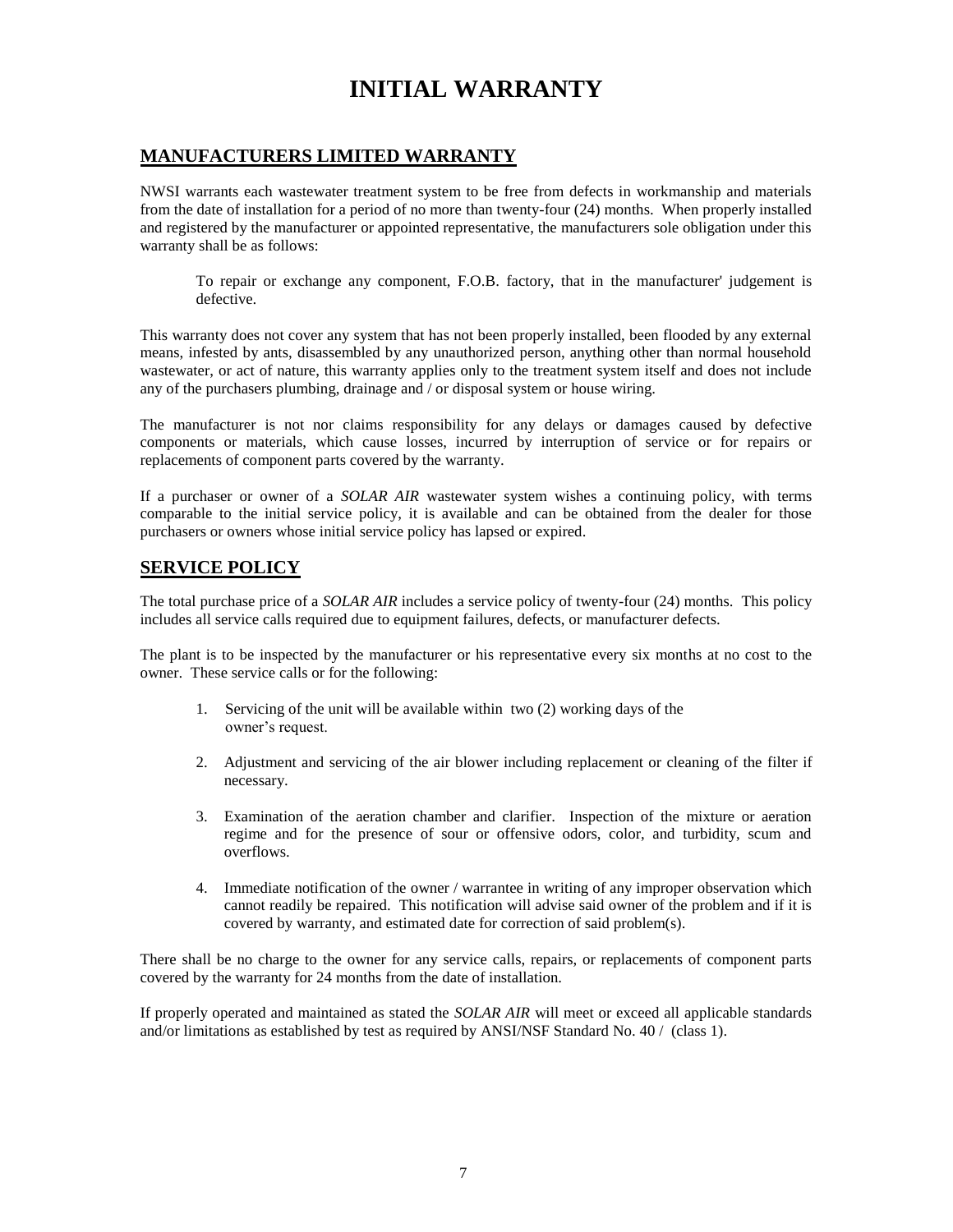## Extended Service Policy

Your Company Name

## **SERVICE CONTRACT**

The authorized *SOLAR AIR* dealer agrees to the following with prepayment of service contract:

 During the service period of **\_\_\_\_\_\_\_\_\_\_\_\_\_**(month\year) a maximum of **\_\_\_\_\_\_\_\_\_\_** inspections

Will be performed on the **SOLAR AIR** system for the following address:

(Street name) (City) (State) (Zip)

(Contact person and phone number in case of emergency)

Inspection calls will include the following:

a. A visual inspection of effluent for coloring and odor.

- b. Sampling of solids in the aeration chamber.
- c. Adjustments if necessary of any mechanical and\or electrical components.
- d. Other service \_\_\_\_\_\_\_\_\_\_\_\_\_\_\_\_\_\_\_\_\_\_\_\_\_\_\_\_\_\_\_\_\_\_\_\_\_\_\_\_\_\_\_\_\_\_\_\_\_\_\_\_\_\_\_\_\_\_\_\_\_\_\_.
- e. If any malfunctions are found and cannot be fixed at the time of service, the homeowner will be notified when the repairs can be completed.

Additional services, replacements of out-of-warranty parts, waste removal in system; other services offered by installer\representitive can be done with written notice for an additional charge.

**IMPORTANT:** This warranty\service agreement does not cover the cost of service calls, Labor or materials which are required due to " misuse or abuse " of the system; failure to Maintain electrical power to the system; sewage flows exceeding the hydralic\organic design Capabilities; disposal of non-biodegradable material, chemicals, solvents, grease, oil, paint, etc.; Or any usage contrary to the requirements listed in the owner's manual or as advised by the Authorized service representative.

Charges for parts and additional services can be obtained by contacting:

**Authorized Service Representative Signature of Owner** (Your Company Name)

Date